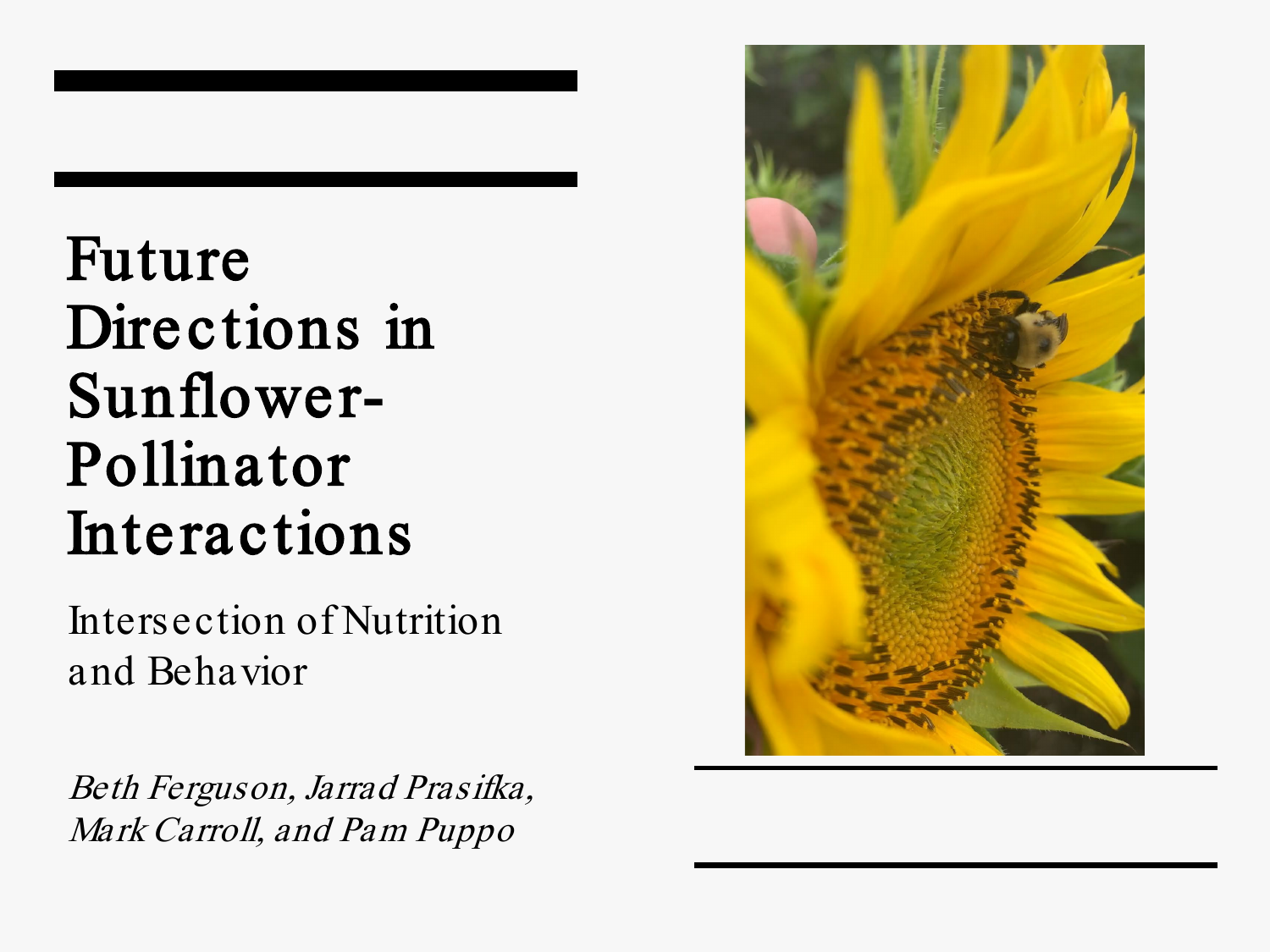## Past Pollinator Projects : **A Review**

- Use phenotypic data to map genes controlling nectar volume
- Examine inbred lines for genotype, environment, and genotype x environment effects on nectar volume and composition
- Model how nectar access, volume, and other traits influence bee visitation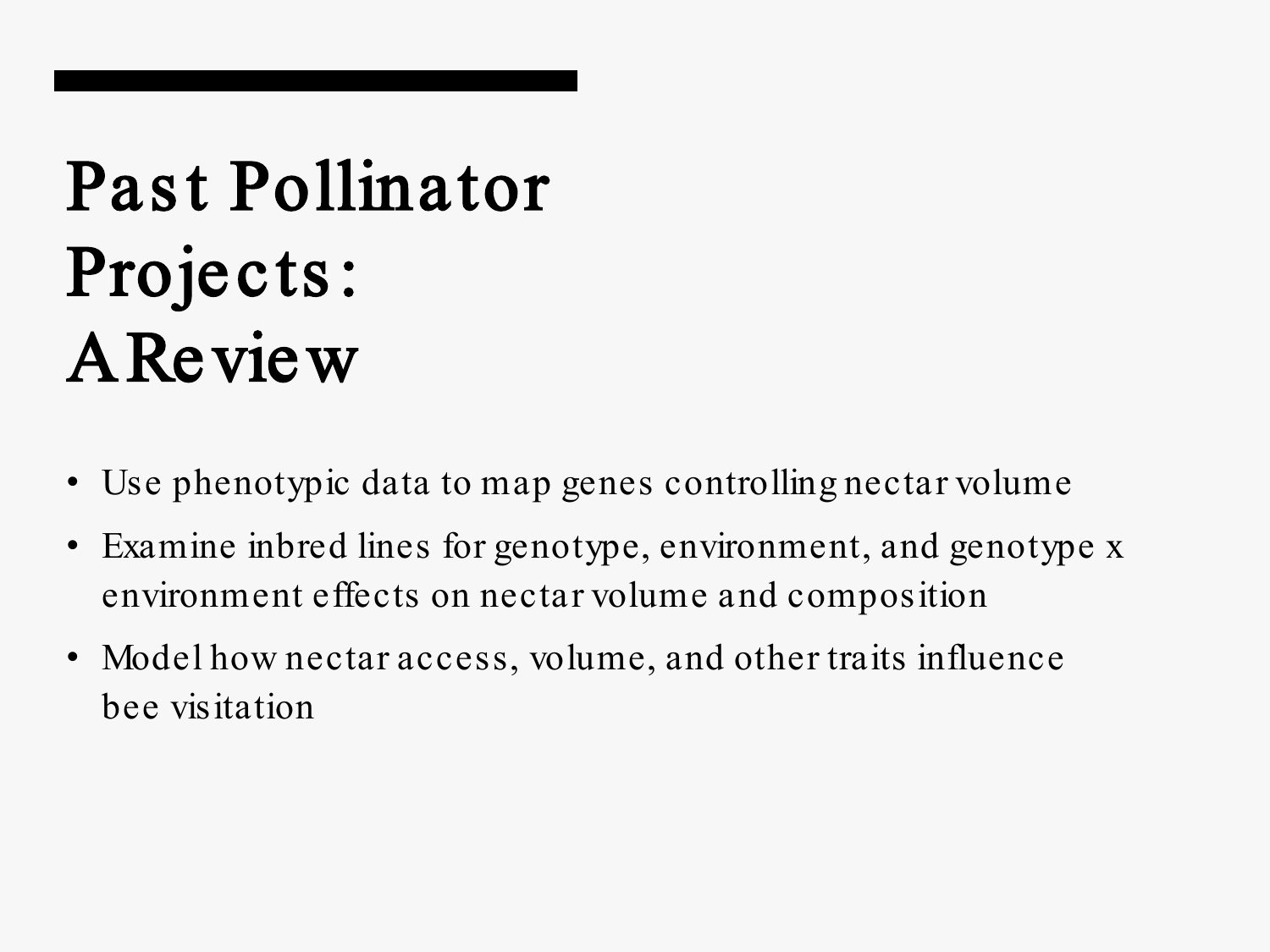## Pollinator Projects : 2020- 2021

• Use phenotypic data to map genes controlling nectar volume

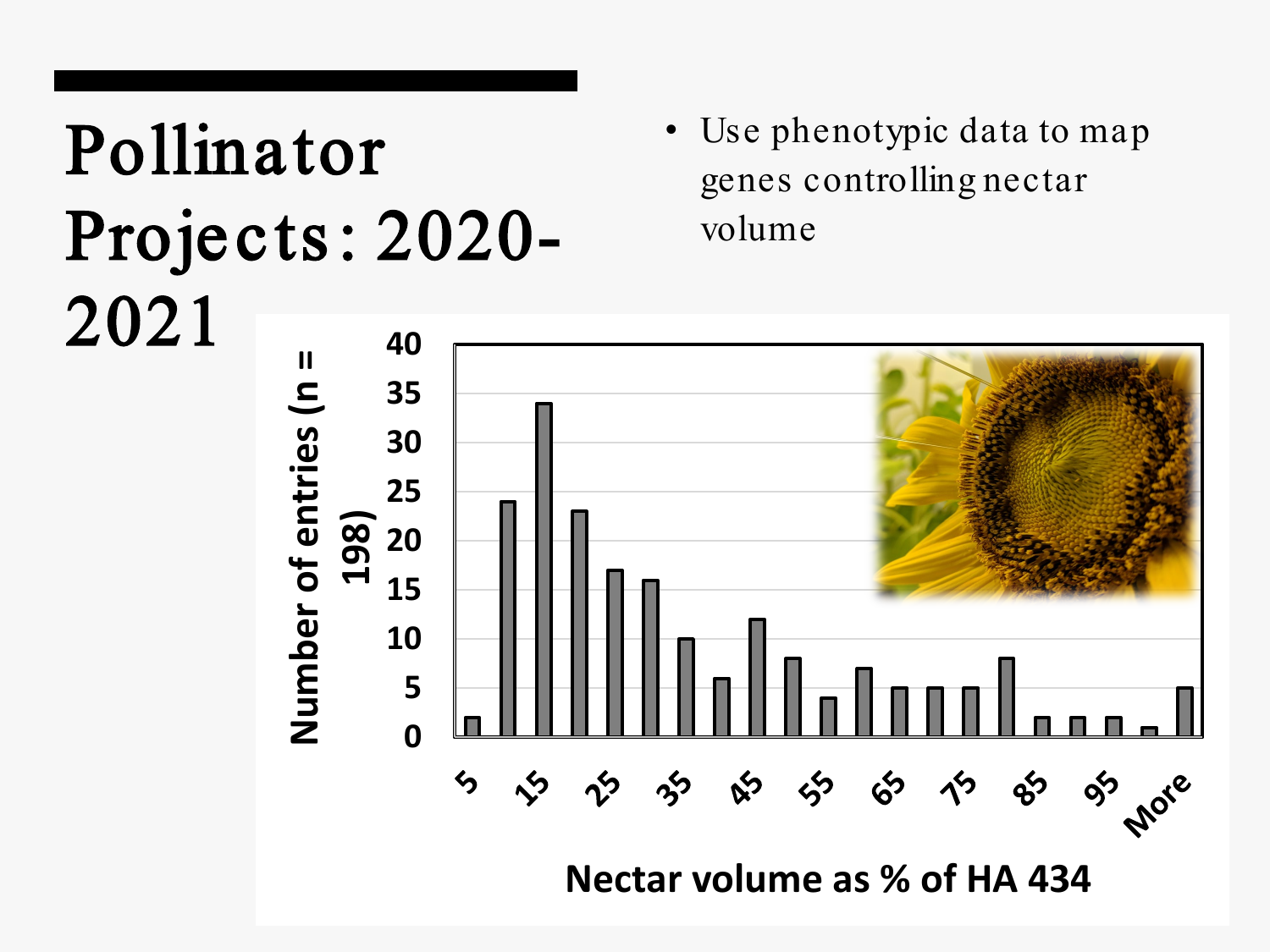# Pollinator Projects : 2019-

• Examine inbred lines for genotype, environment, and genotype x environment effects on nectar volume and composition



Line:  $p < 0.05$ Treatment: p<0.05 Line\*Treatment: p<0.05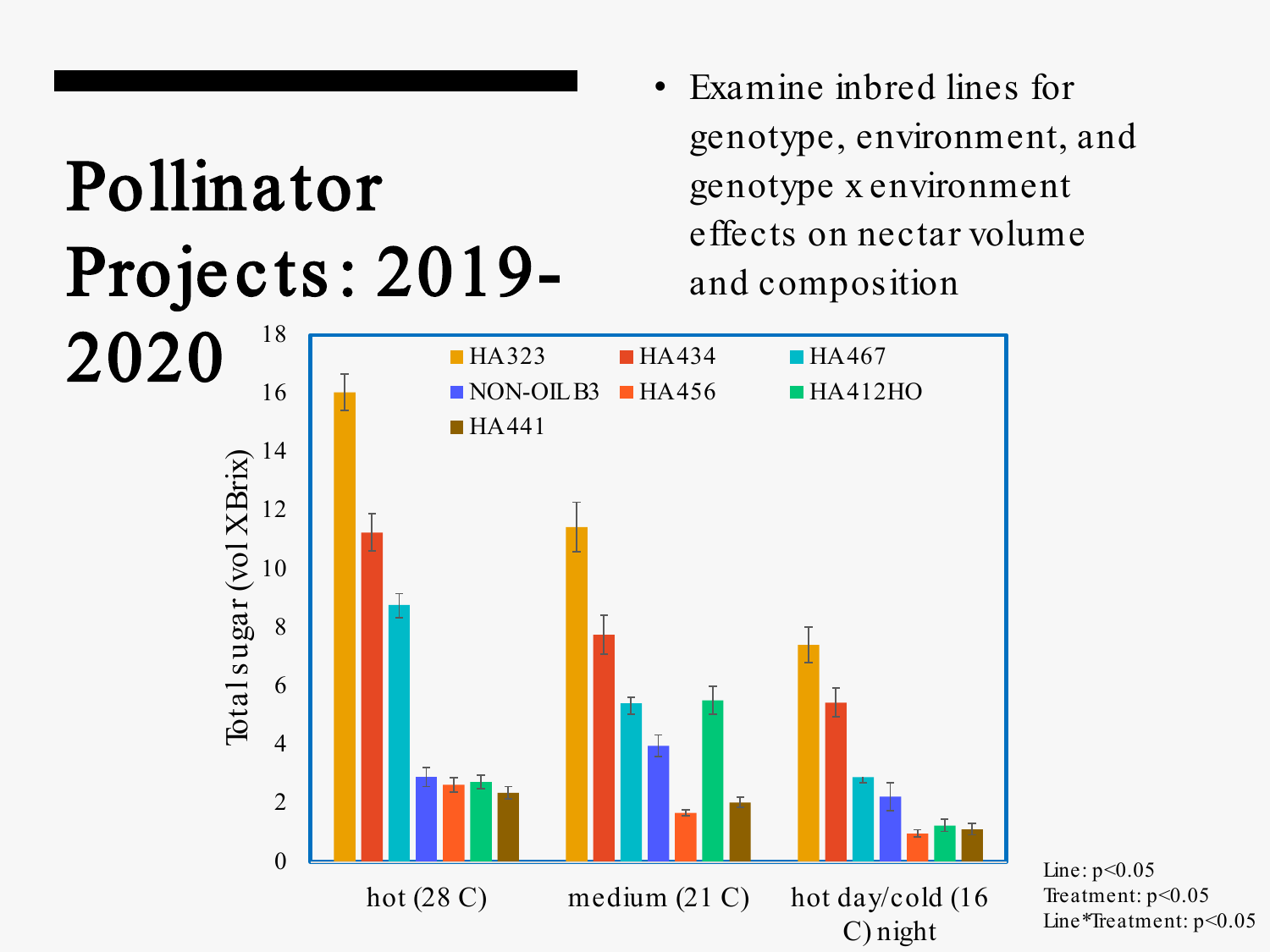

Model how nectar access, volume, and other traits influence bee visitation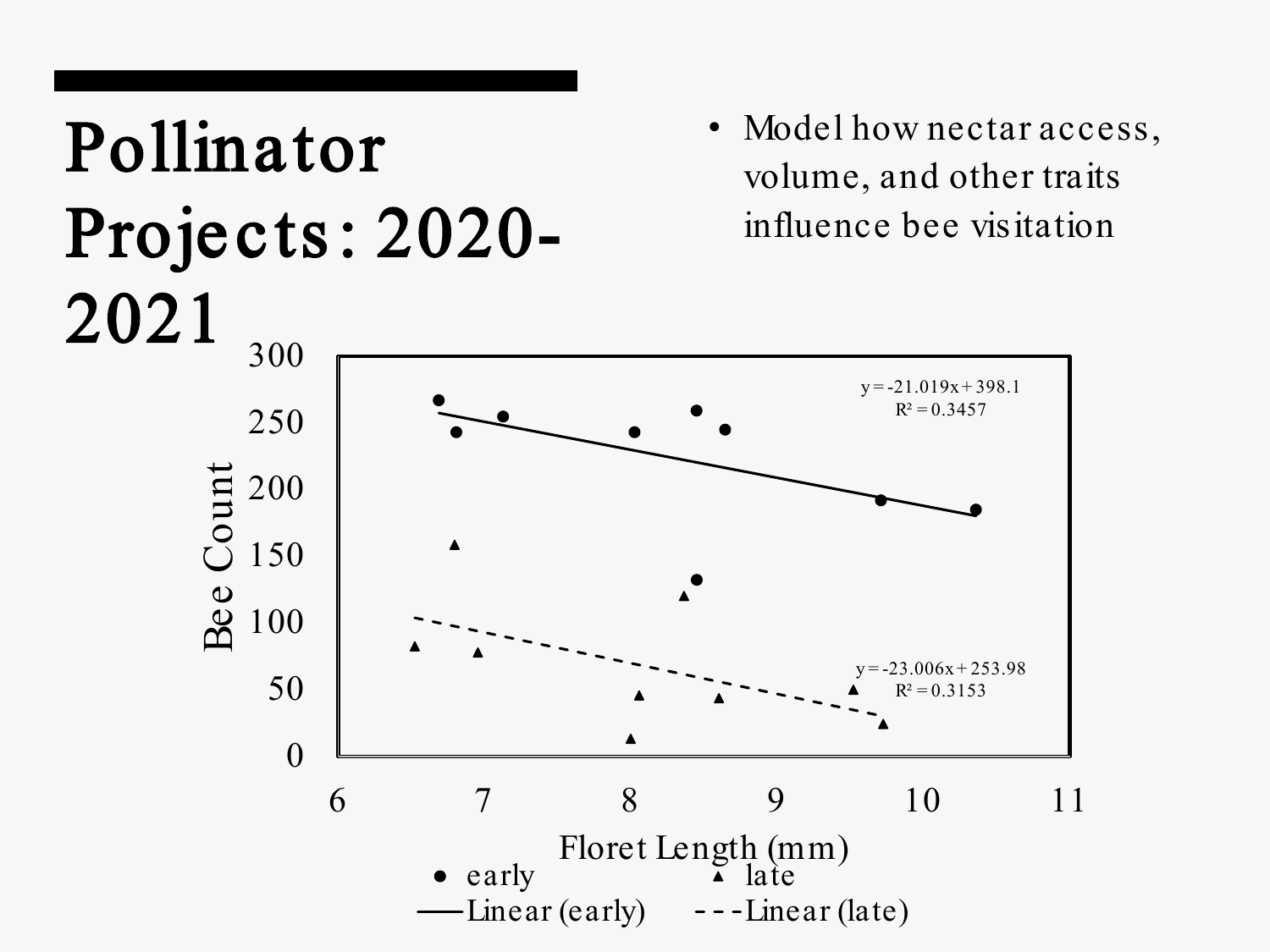- Factors mediating bee-sunflower interactions are complex
- Some floral traits more readily observed (i.e. floret depth, nectar amount)
- Other traits may be less obvious
	- Pollen nutrition
	- Humidity gradients
	- Plant stress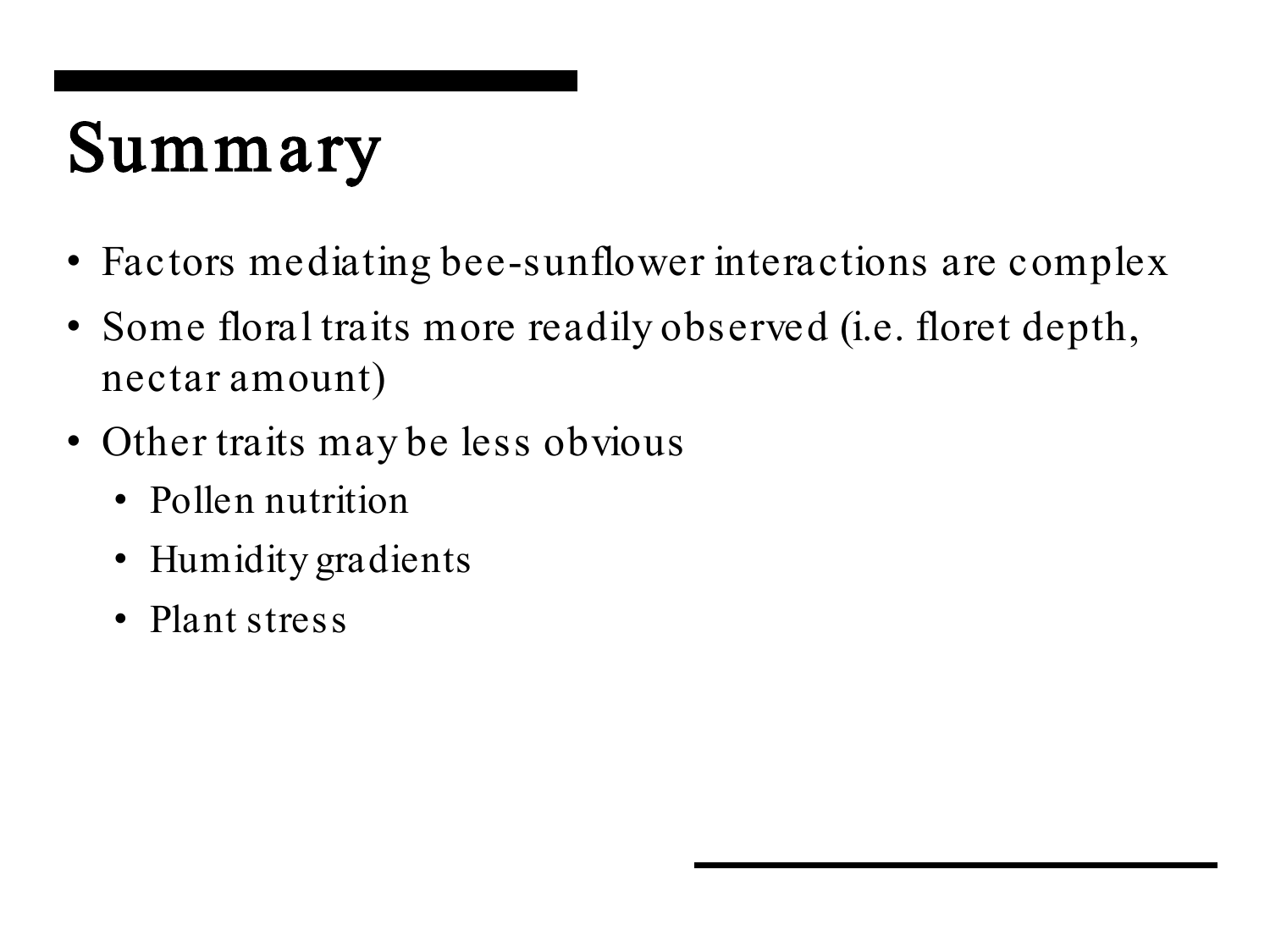#### Pollinator Nutrition and Behavior-Current and Future Projects

What is the fatty acid composition and profile in sunflower pollen?

What pollen sources are native bees using?

How do bees interact on sunflower heads?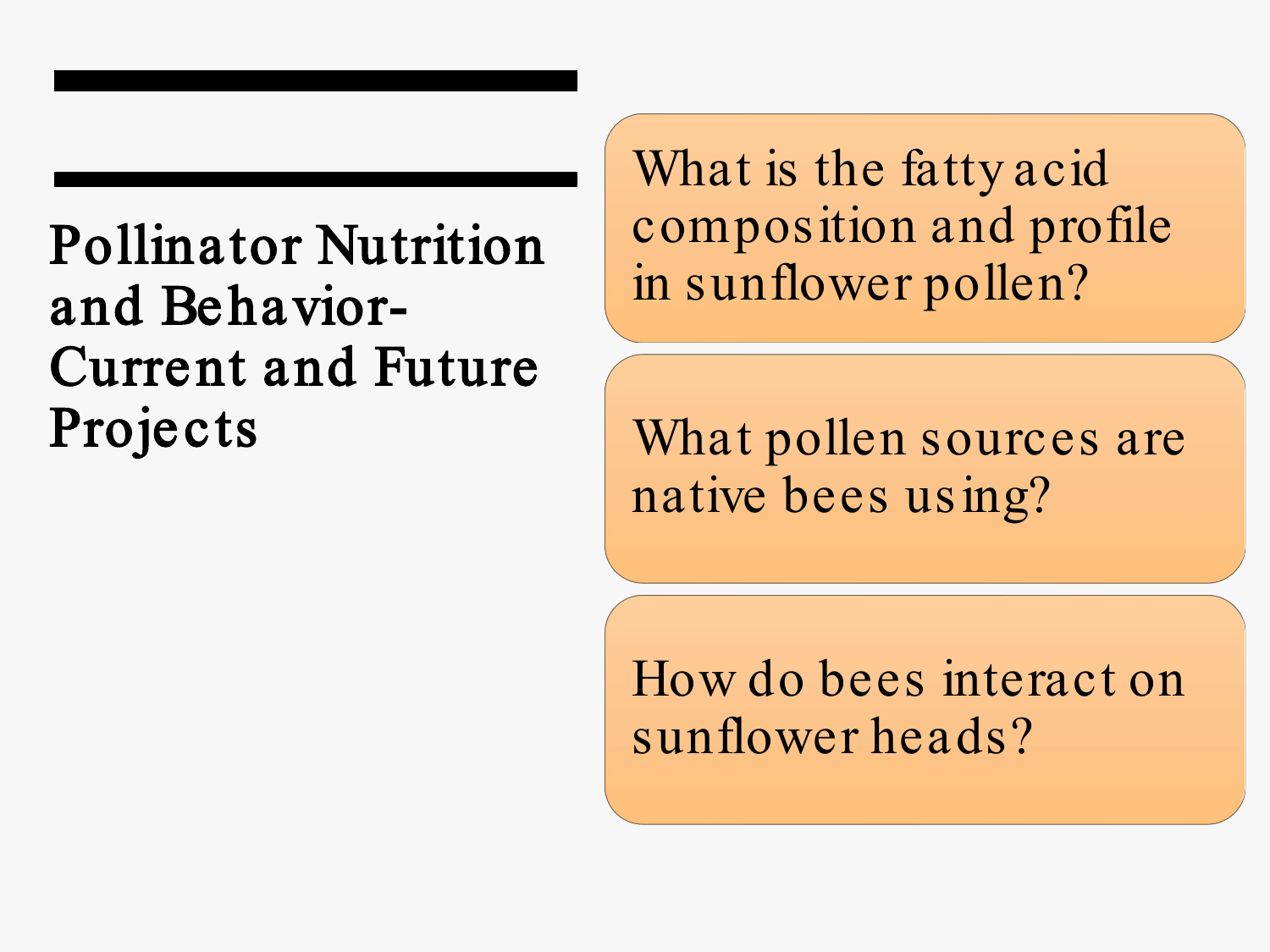## Pollen Fatty Acids-Introduction

- Fatty acids are components of fat molecules
	- Aid in memory and learning
	- Important for fertility and health
- Linoleic and α-linolenic are essential

Omega-6



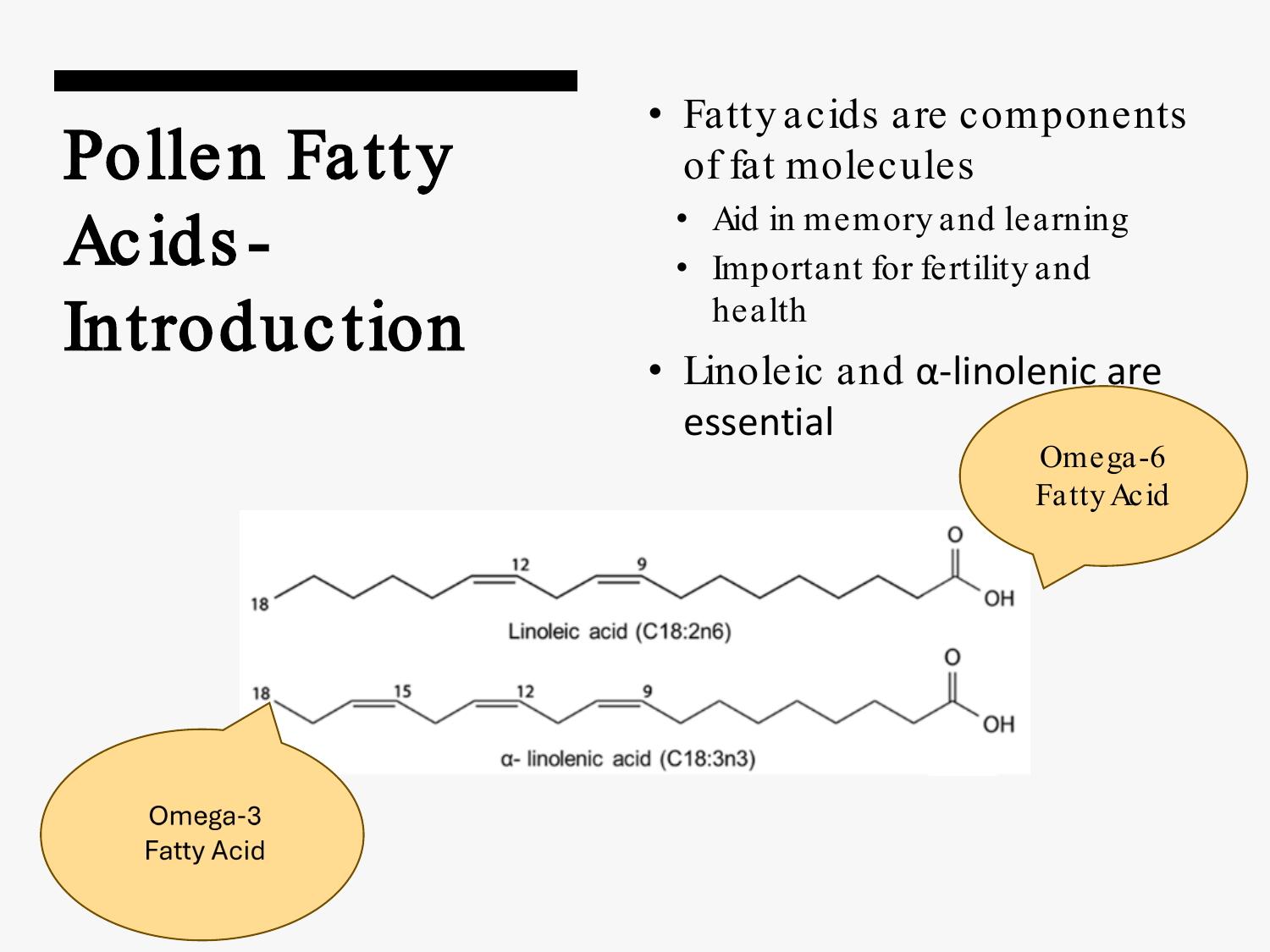## Pollen Fatty Acids

- Pollen collected from bagged plants grown in Arizona
- 4 lines in 2019
- 10 lines in 2020
- Fatty acid profiling (FAME) conducted

\*Data are from three lines grown both years



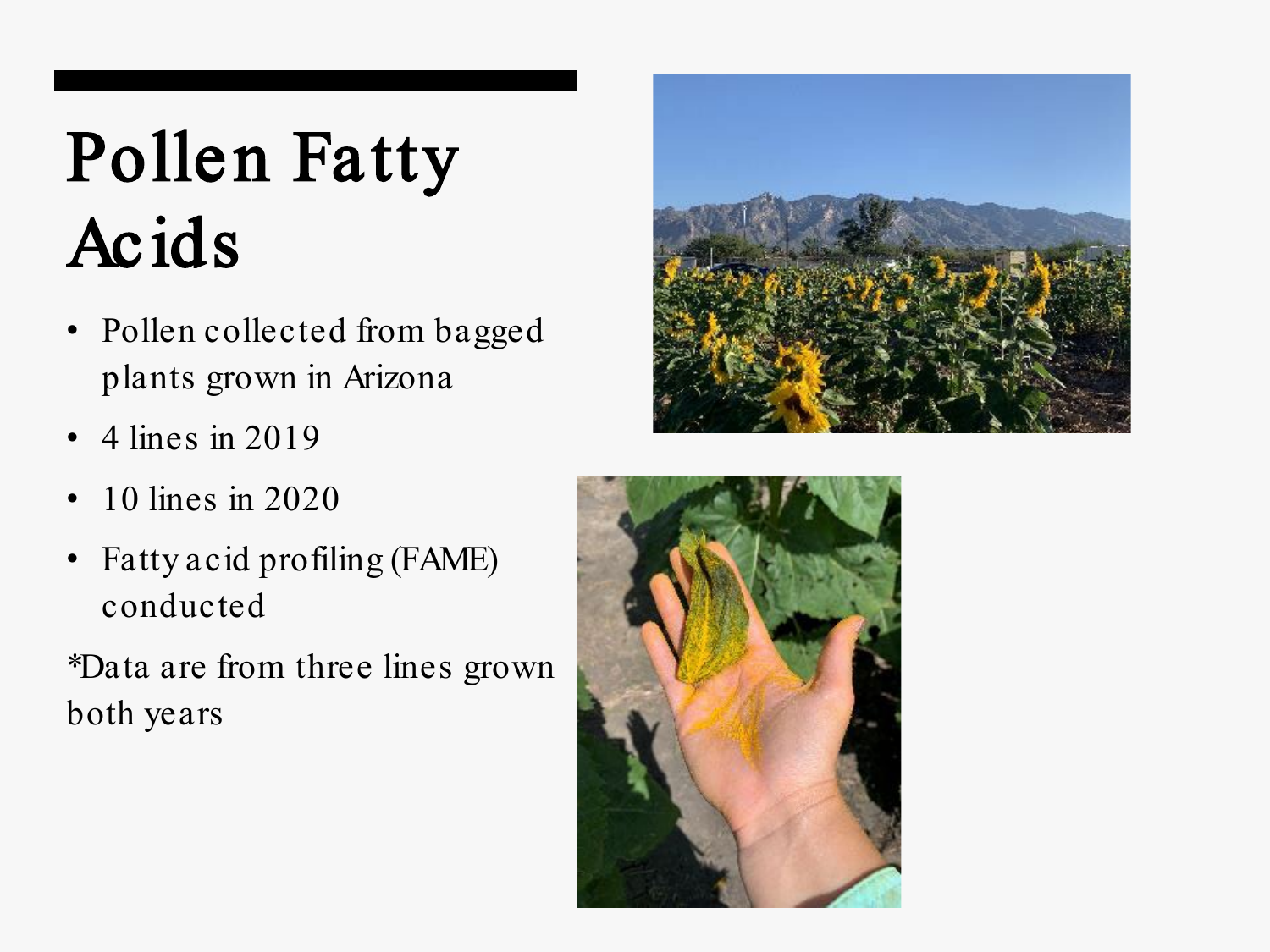#### Total Fatty Acid Content  $\Box$ 2019 **2020** Nicolson and Human



Pollen Source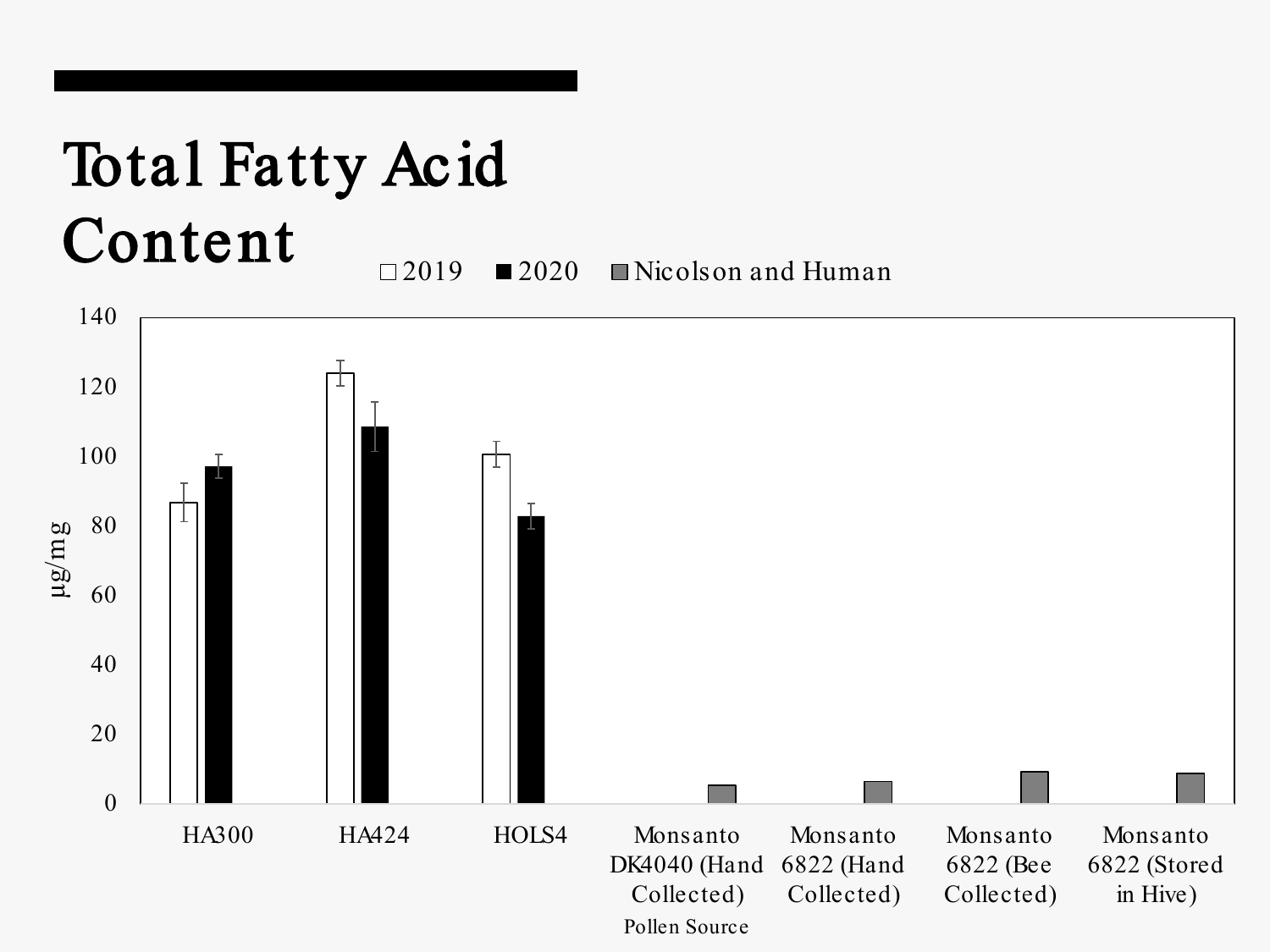### Fatty Acid Content-Percent of Total

 $\Box$ 2019 **2020** Nicolson and Human

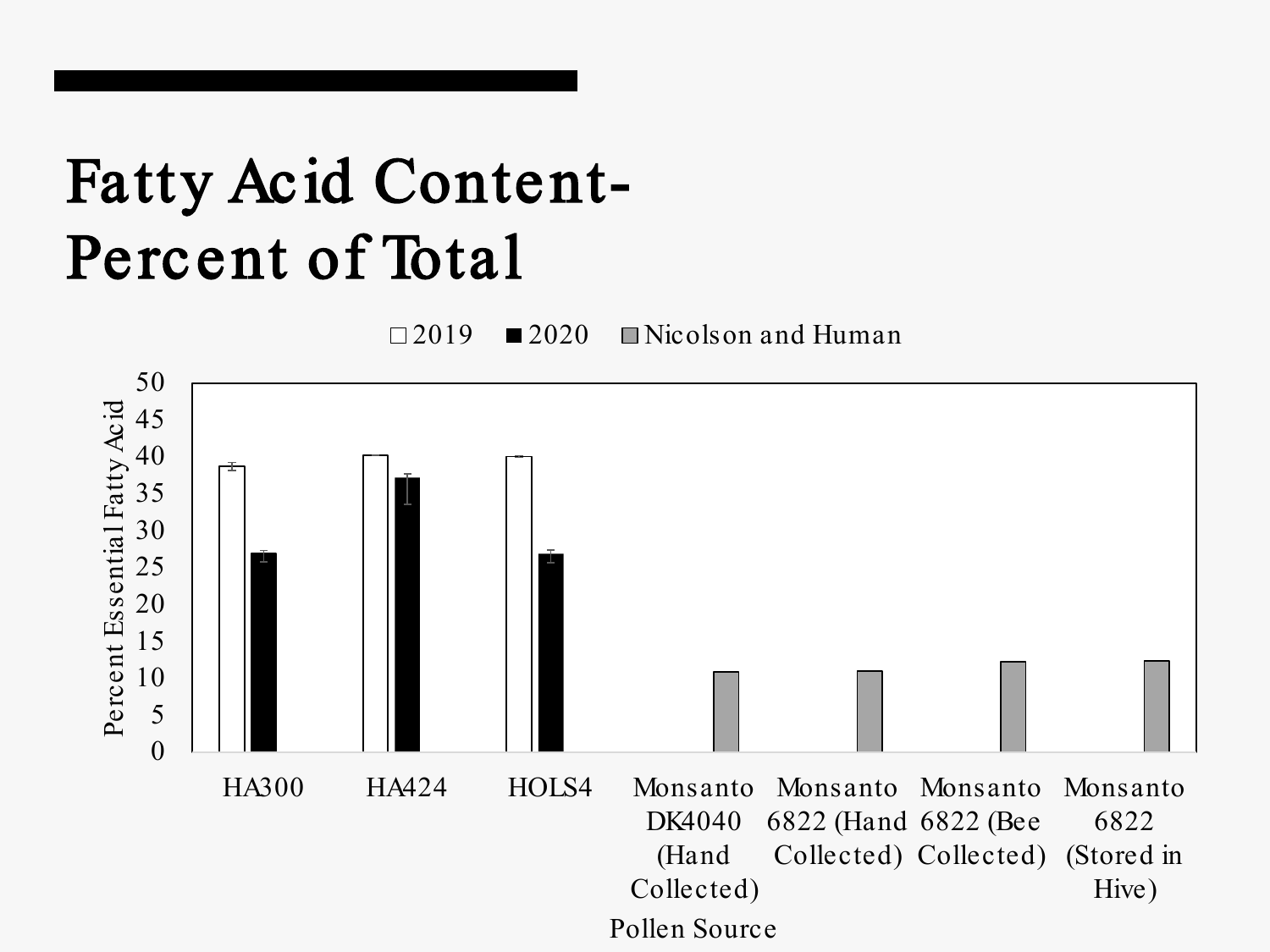- Results varied from prior research
	- Different genetic lines
	- Difference in methods
	- Collection, storage, how pollen was broken down (or not) for processing
- Demonstrated sunflowers can be a good source of essential fatty acids for honey bees
- Some inbred lines are more nutritious than others (data not shown)

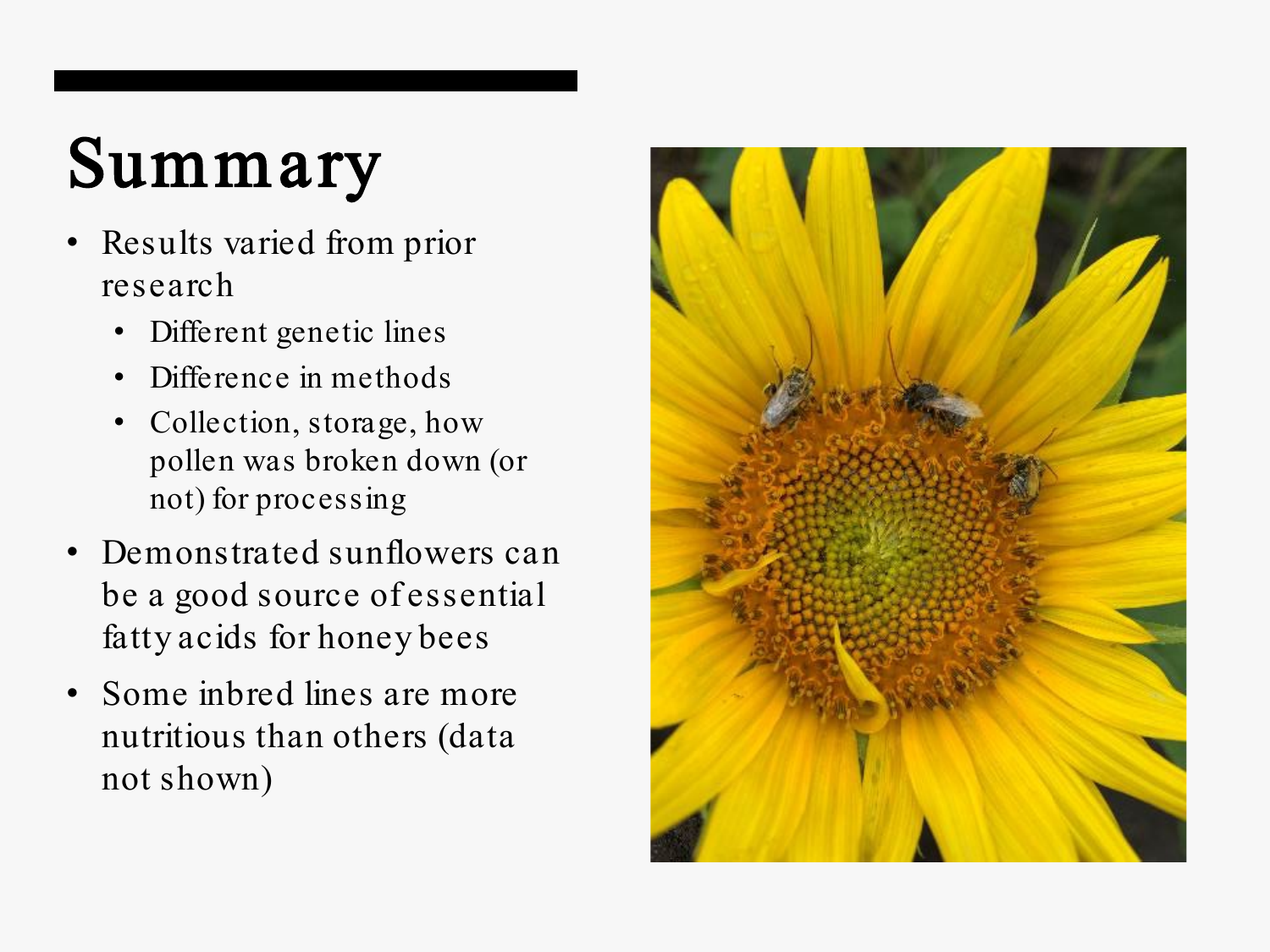#### Pollen Foraging



Pollen samples collected from sunflower specialists

Melissodes agilis Melissodes trinodus



Sunflower field located at North Dakota State University Agronomy Seed Farm



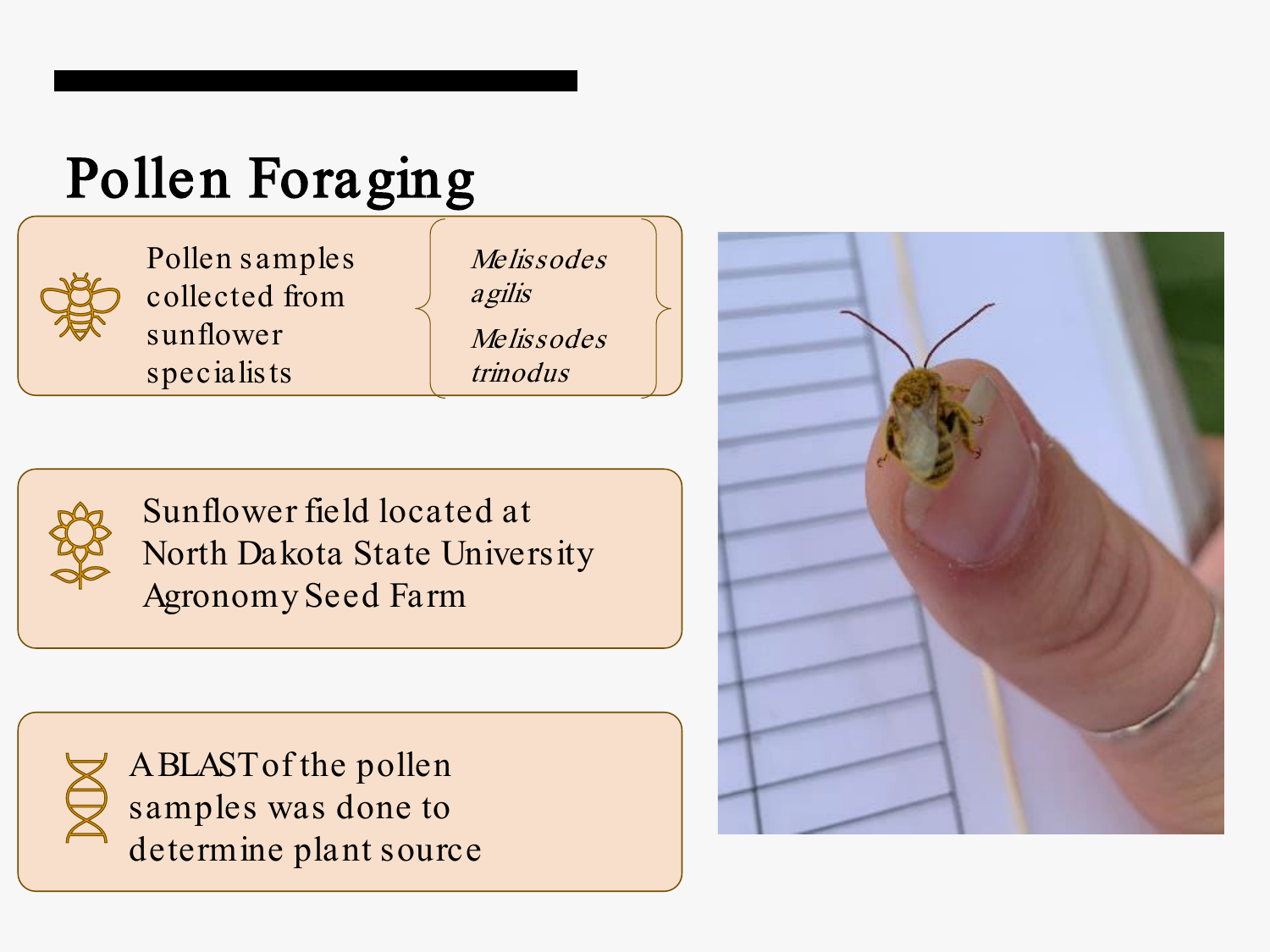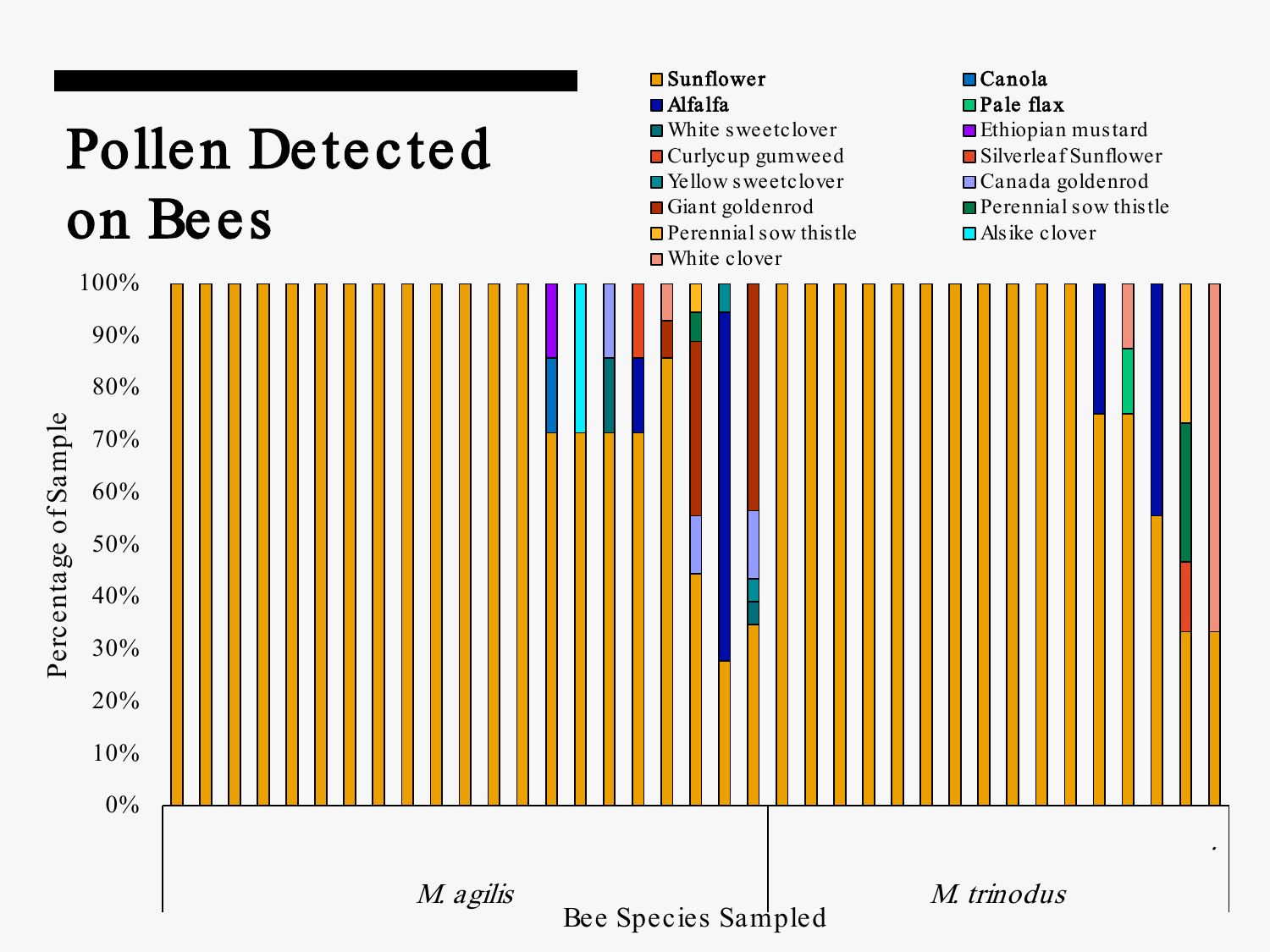- Helianthus detected on all bees collected
	- 60-68% of bees only had sunflower pollen
- Despite being specialists, both species had pollen from a variety of non-*He lianthus* plants
	- Peas (Fabaceae)
	- Mustards (Brassicaceae)
	- Flax (Linaceae)







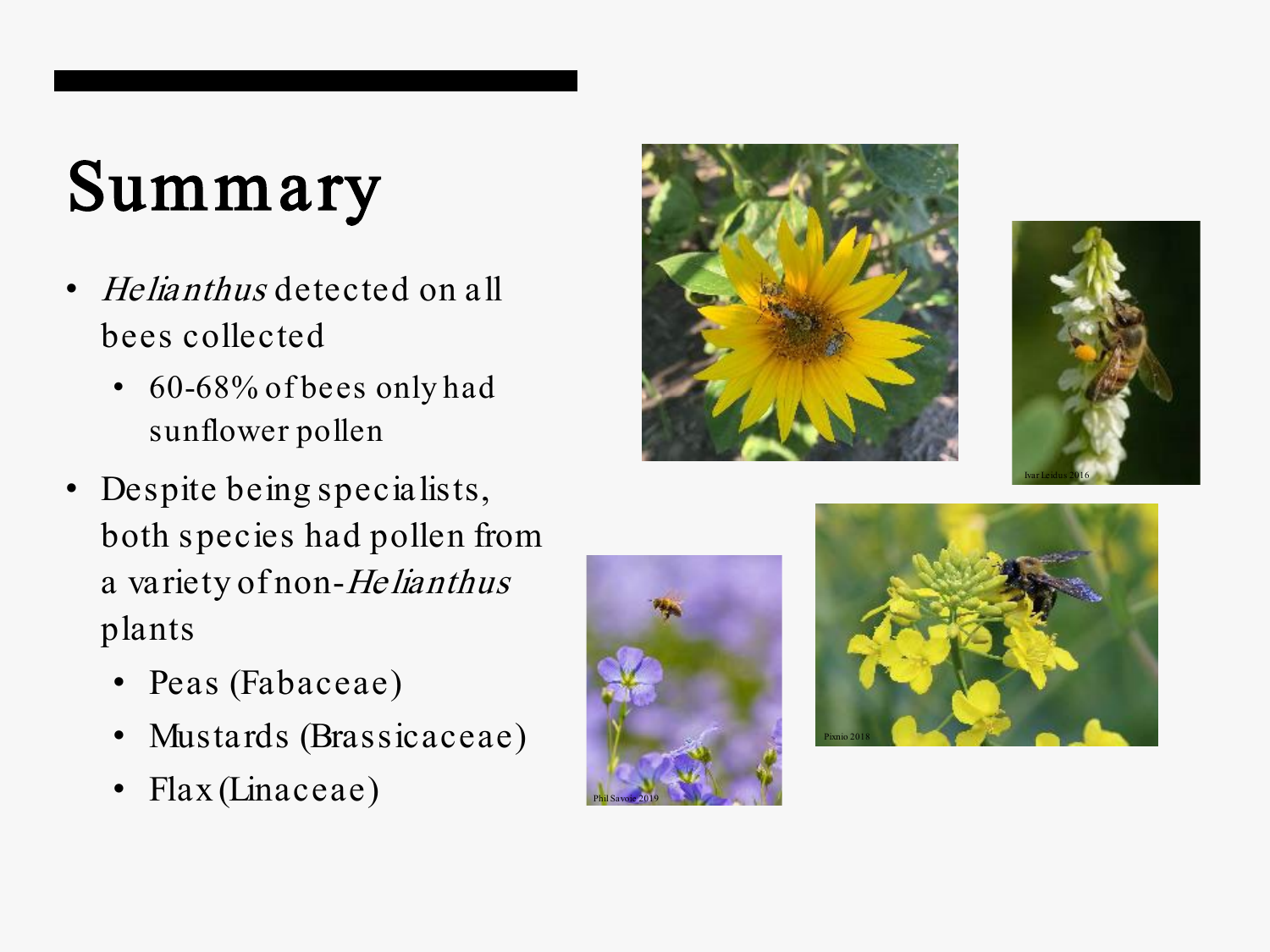#### Bee Behavior

- Recorded bee interactions in sunflower fields in 2020 and 2021
- Observations taken on
	- Frequency of interactions
	- What species are interacting
	- Major behavior
- 2020 had an outbreak of painted ladies

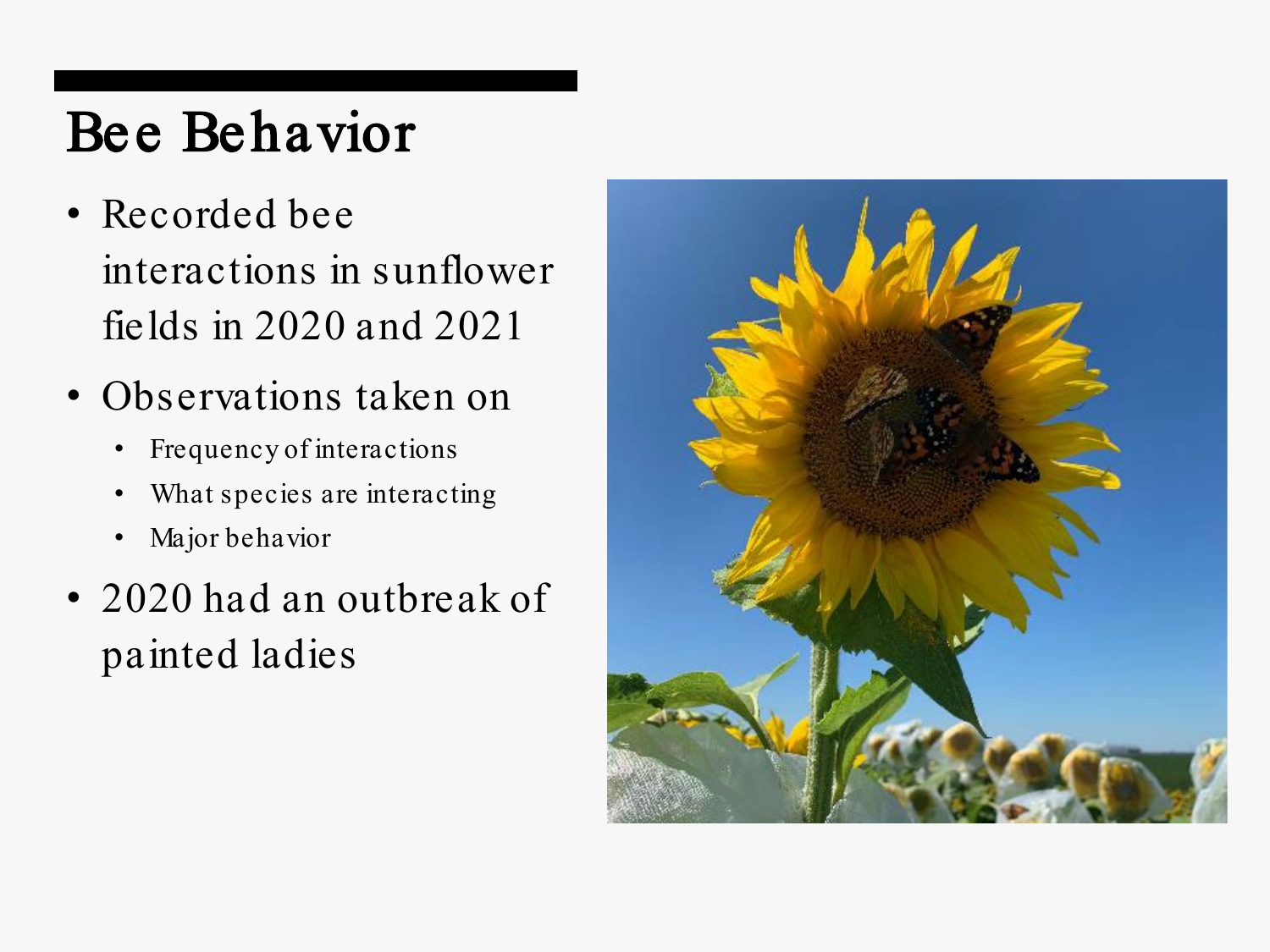## Foraging Time - 2019

Foraging Time Early to Late (split by interaction)



 $\Box$  no  $\Box$  yes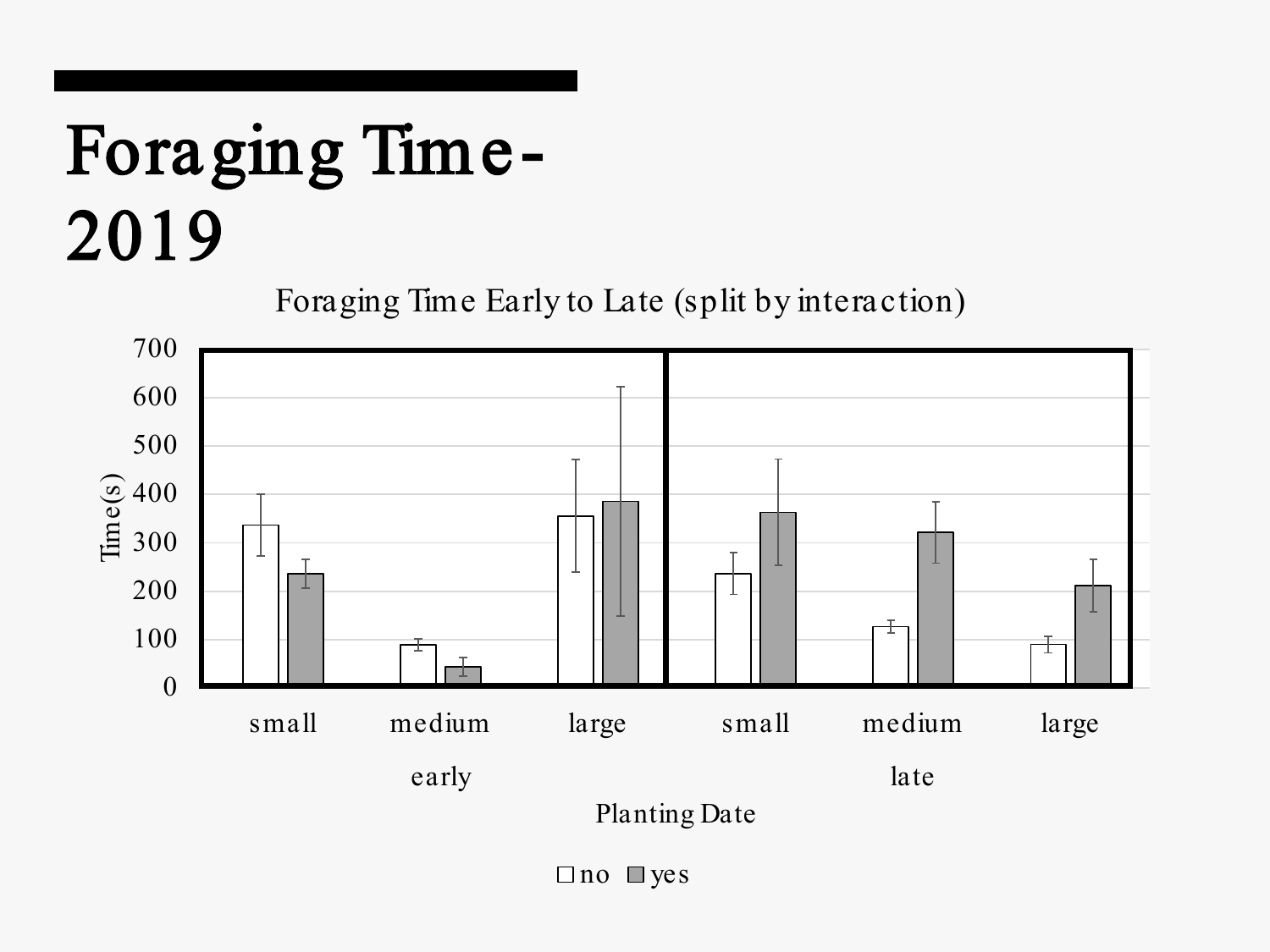### Vis itation Rate

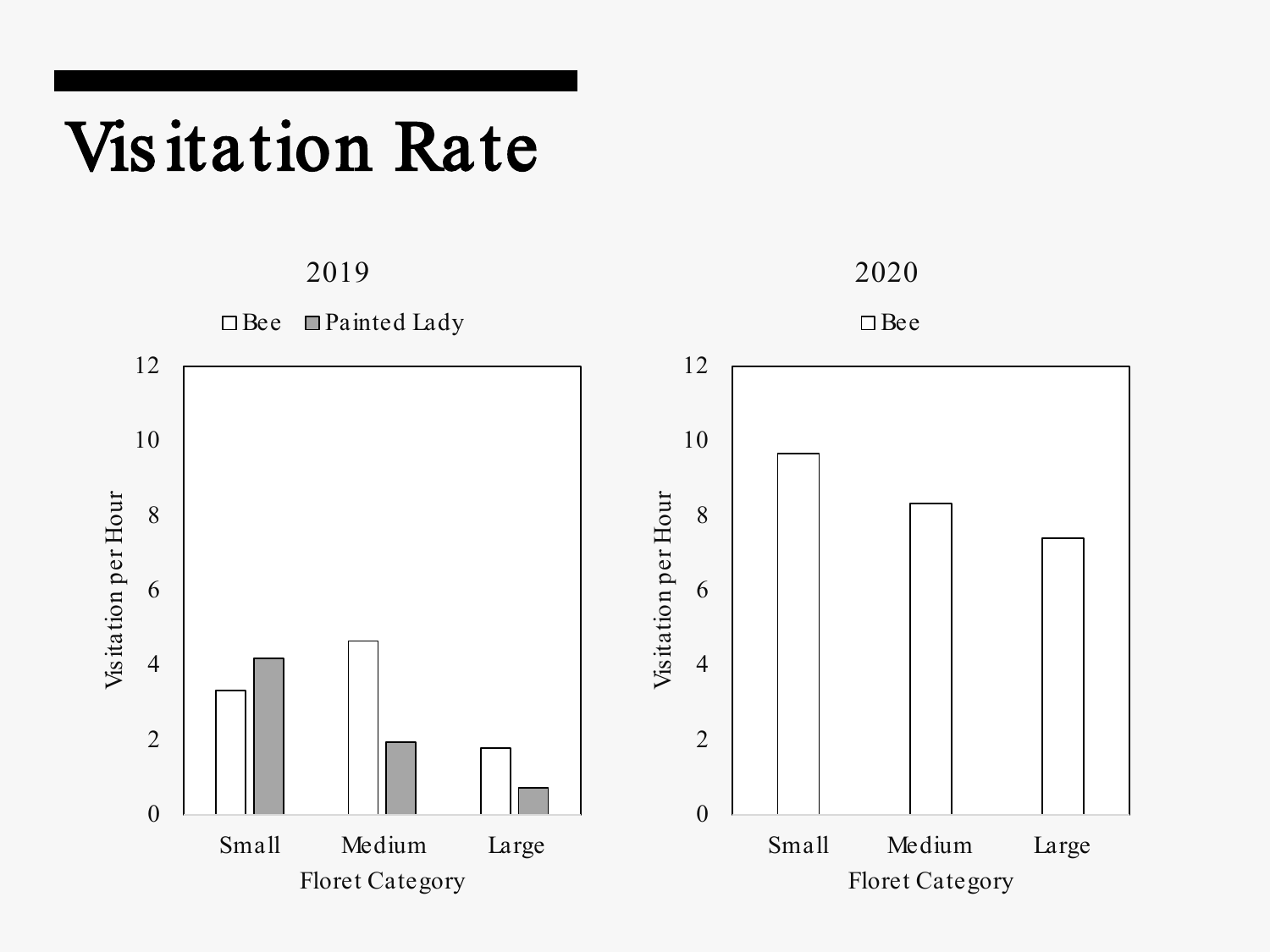### Summary-Behavior

#### Early vs Late 2020

- Foraging time early in the season unaffected by whether the insect interacted with another insect
- Late season insects with interaction foraged significantly longer

#### 2020 vs 2021

- Bee visitation more frequent on all sizes of sunflower florets
	- Visitation double or triple of the prior year
	- Painted ladies may be interfering with pollination services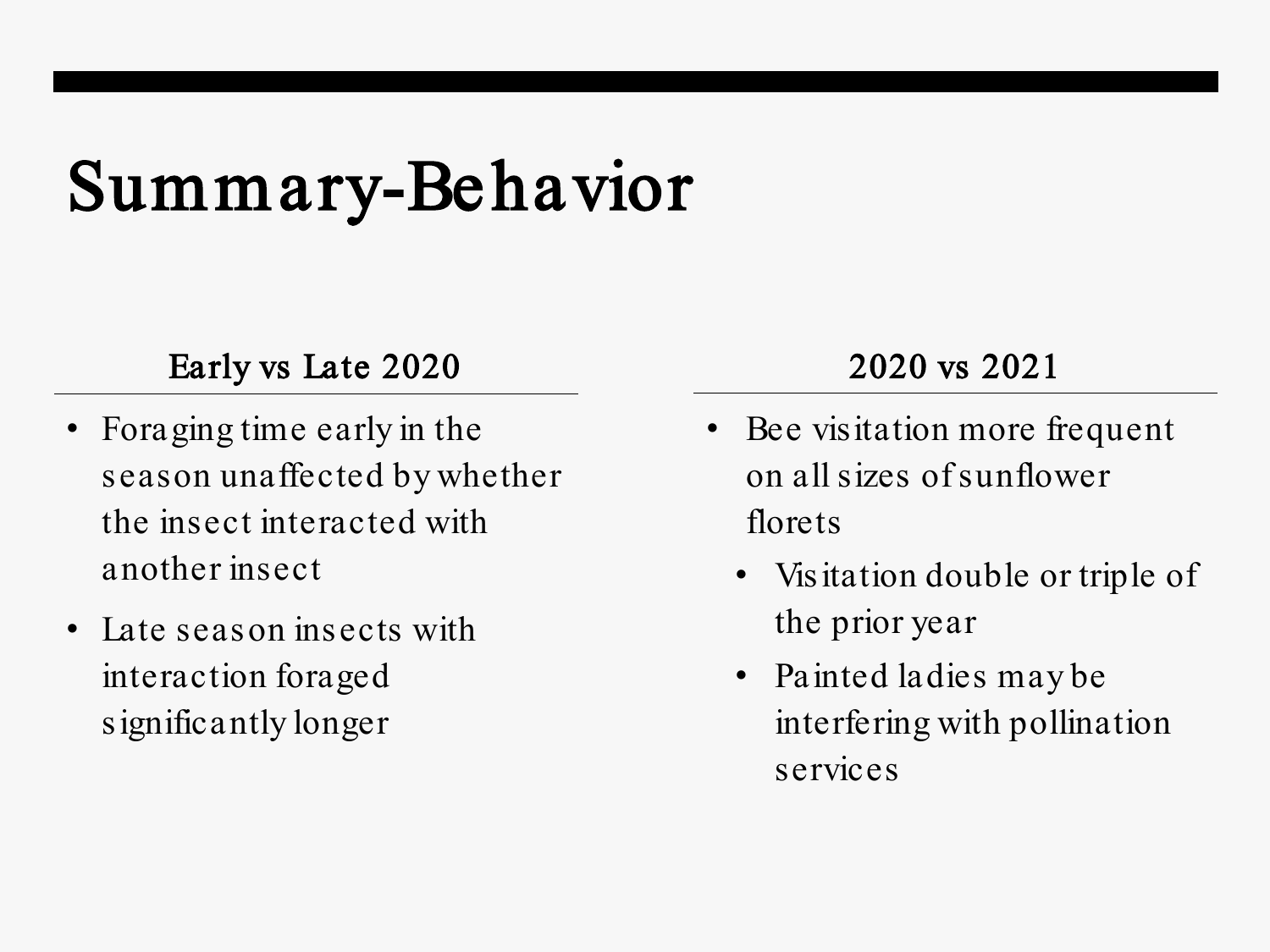- Sunflowers are capable of producing pollen that is good quality
	- Results differed from prior studies
	- Further testing on environmental effects
- Sunflower specialist bees have pollen from outside the sunflower genus
	- Three other plant families found
	- May reflect the small field size available
- Bee foraging impacted by other insect foraging
	- Late-season foragers spent longer on flowers after interacting
	- Painted ladies seem to reduce bee visitation